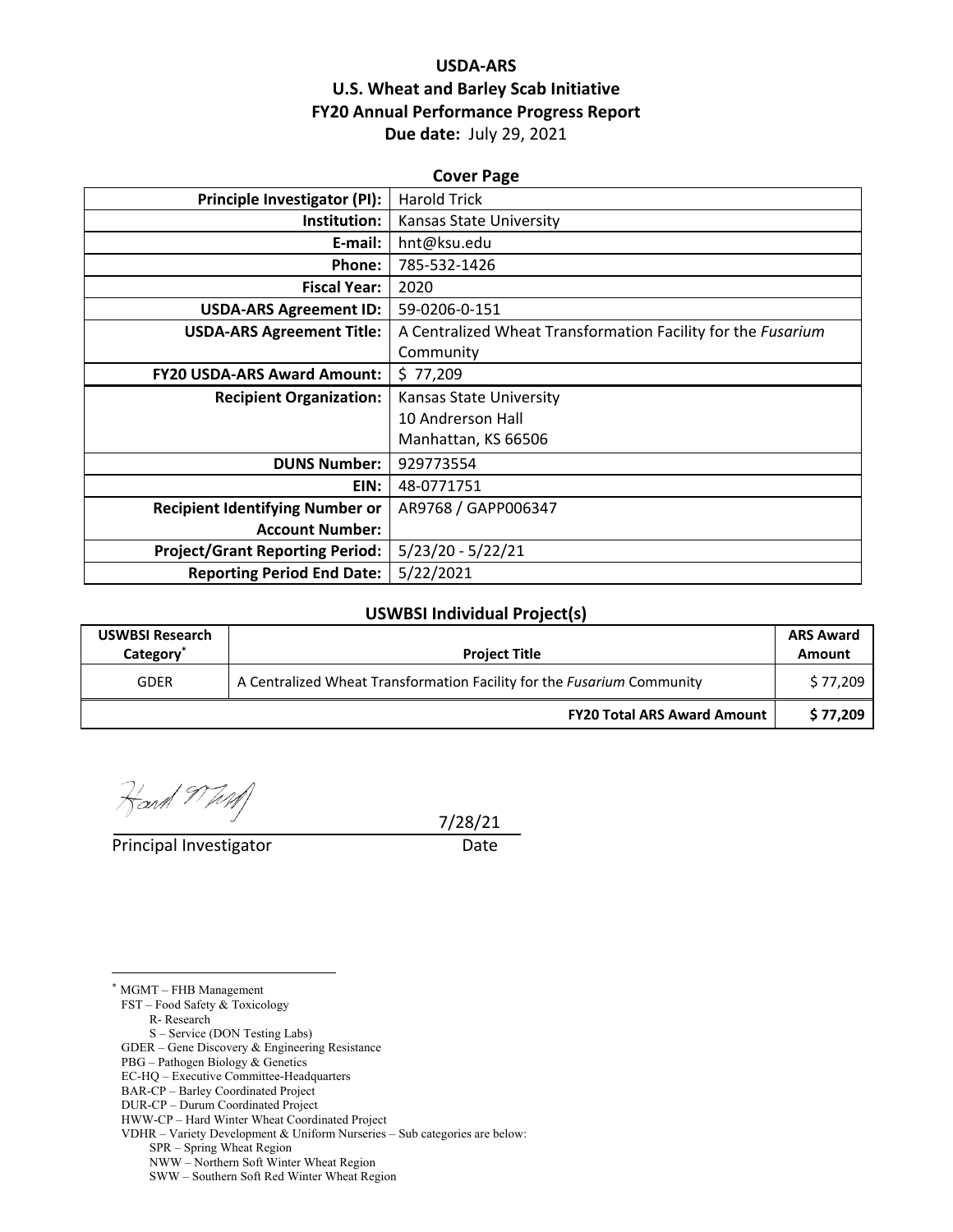### **Project 1:** *A Centralized Wheat Transformation Facility for the Fusarium Community*

#### **1. What are the major goals and objectives of the research project?**

The major goal of this project was to maintain a wheat plant transformation facility for U.S. Wheat and Barley Scab Initiative. The main objective was to generate transgenic and/or gene  $-e$ dited plants and provide  $T_1$  generation seed stocks to funded Initiative research projects.

**2. What was accomplished under these goals or objectives?** *(For each major goal/objective, address these three items below.)*

### **a) What were the major activities?**

The transformation facility has setup protocols to provide transformation services year round. Cultivars are planted weekly or biweekly to ensure constant supply of immature embryos used as targets for genetic transformations. On a weekly basis several experiments are simultaneously going. After transformation the cultures go through the transformation selection, plant regeneration process, followed by molecular confirmation genetic transformation. Approximately five‐six months after initiating transformation seeds representing the  $T_1$  generation were and will be harvested and mailed to PIs under the appropriate APHIS movement Permit.

#### **b) What were the significant results?**

Transgenic events were supplied for two plasmid constructions to Guihua Bai's program, one construction to Jyoti Shah program, and one constructions to Steven Xu's program and two constructions to Kistler's program. Wheat cultivars used were Bobwhite, Fielder, RB07, and Rollag. Additional events for each of these constructions are pending and are various stages of the transformation pipeline.

#### **c) List key outcomes or other achievements.**

The generation of wheat transgenic lines for collaborators and providing them with seeds representing  $T_1$  generation.

# **3. Was this research impacted by the COVID‐19 pandemic (i.e. university shutdowns and/or restrictions, reduced or lack of support personnel, etc.)? If yes, please explain how this research was impacted or is continuing to be impacted.**

In the middle of March 2020 the university instructed researchers to begin shutting down/ reducing research activities to essential research only and to minimize physical presence on campus because of the COVID‐19 pandemic. This order caused my lab to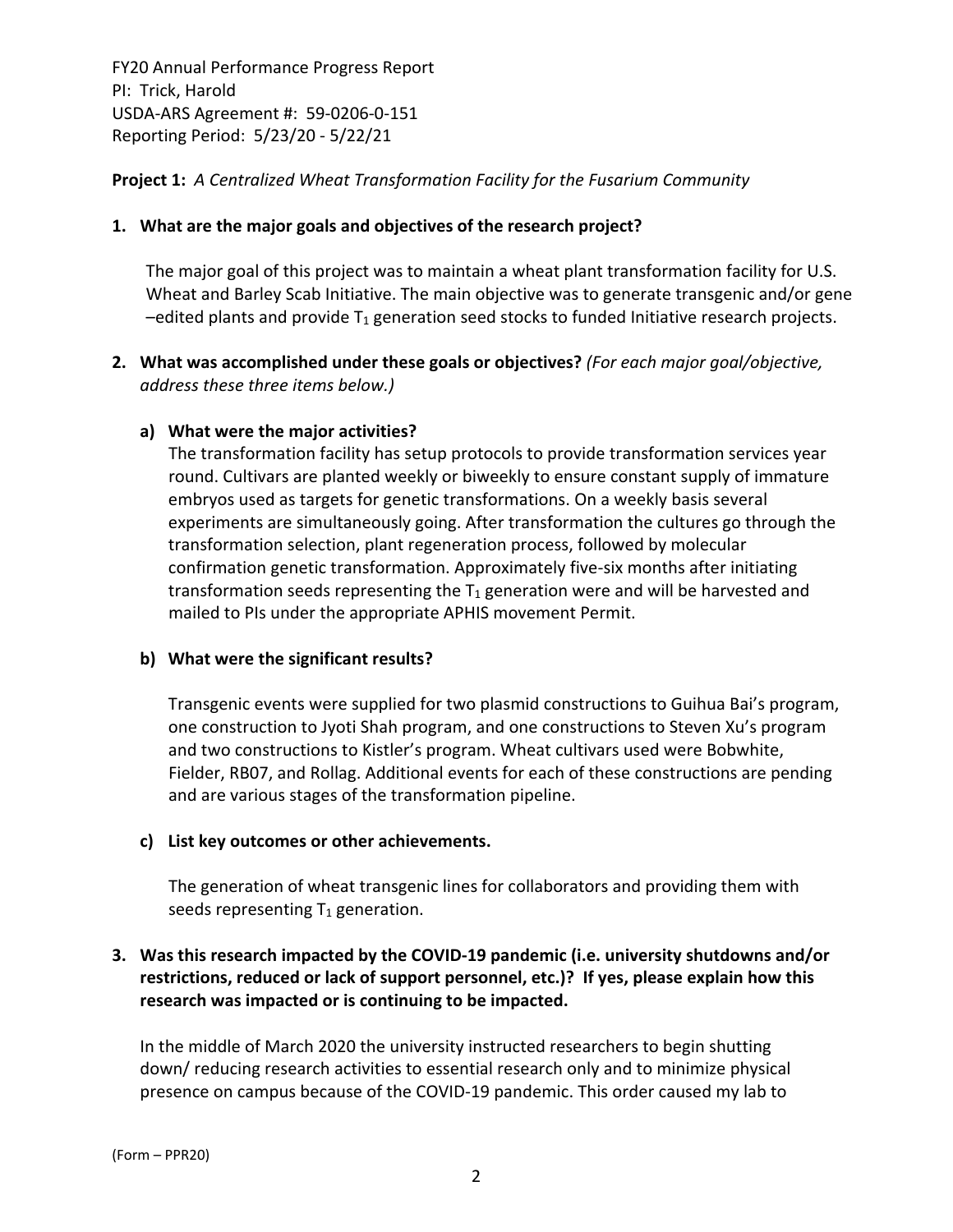reduce plants grown in growth chamber and greenhouse space, minimized the workforce to two personnel working part‐time in the lab. Cultures used for starting material for transformations and gene editing were discarded and planned new transformation/gene editing experiments were placed on hold. Experiments that were ongoing were kept as essential experiments and continued to be transferred on a weekly schedule.

Although the university was in Phase 3 of Covid‐19 operations throughout fiscal year requiring reduce personnel in laboratories, additional experiments were initiated in the Fall of 2020 to start the transgenic pipeline. However, productivity was greatly reduced due to the limited researchers and hourly students in the laboratory.

### **4. What opportunities for training and professional development has the project provided?**

This project, in part, has provided tissue culture and transformation of wheat cultures training for two PhD students (Monica Navia and Sifan Wu)

#### **5. How have the results been disseminated to communities of interest?**

Individuals providing vectors were updated periodically of progress on their requests and at the annual NFHBF and GDER mid‐year meetings.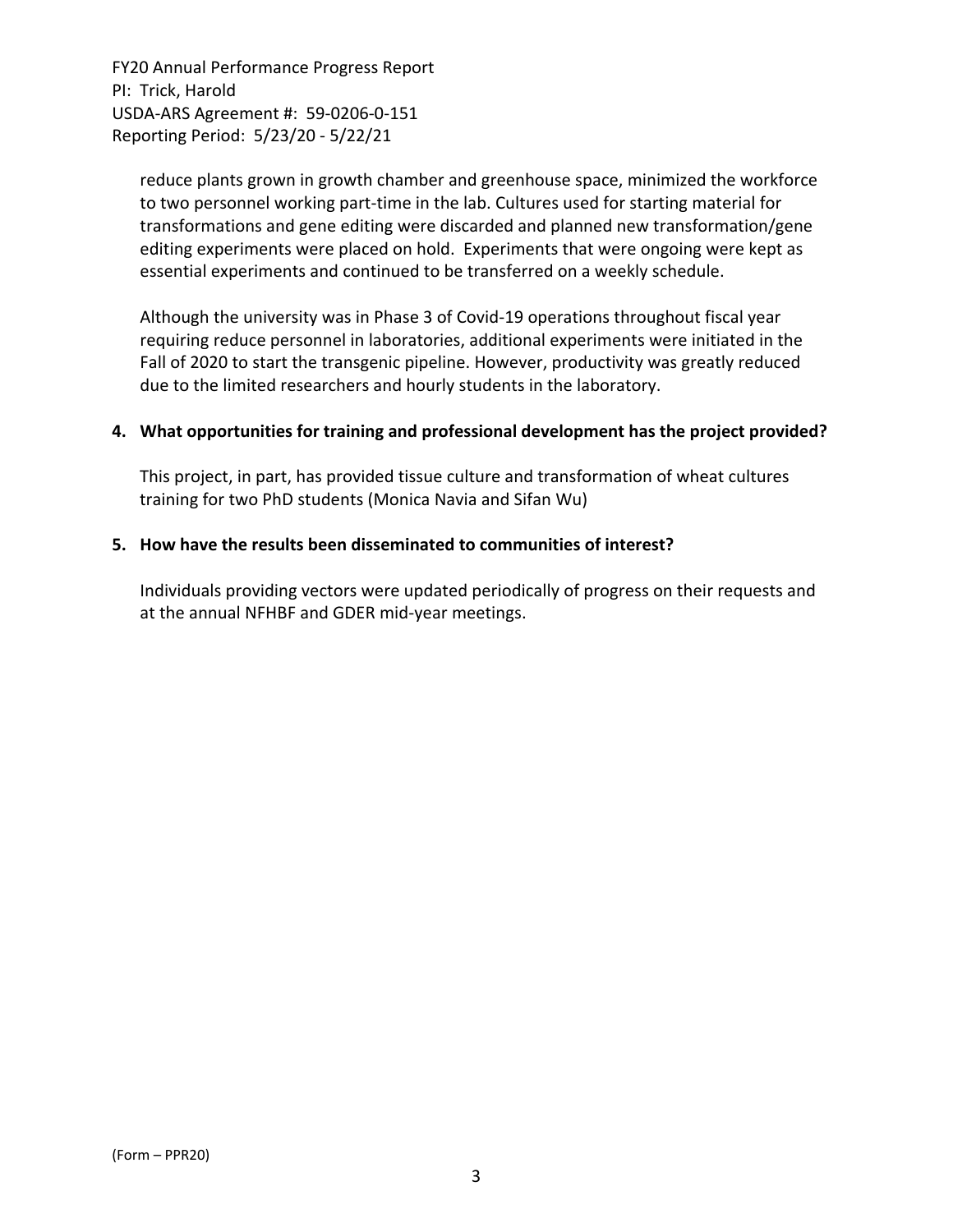# **Training of Next Generation Scientists**

**Instructions:** Please answer the following questions as it pertains to the FY20 award period (5/23/20 ‐ 5/22/21). The term "support" below includes any level of benefit to the student, ranging from full stipend plus tuition to the situation where the student's stipend was paid from other funds, but who learned how to rate scab in a misted nursery paid for by the USWBSI, and anything in between.

- **1. Did any graduate students in your research program supported by funding from your USWBSI grant earn their MS degree during the FY20 award period?**  $\Box$  Yes  $\Box$  No **If yes, how many?** 0
- **2. Did any graduate students in your research program supported by funding from your USWBSI grant earn their Ph.D. degree during the FY20 award period?**

| $\Box$ Yes $\Box$ No  |  |
|-----------------------|--|
| If yes, how many? $0$ |  |

- **3. Have any post docs who worked for you during the FY20 award period and were supported by funding from your USWBSI grant taken faculty positions with universities?**  $\Box$  Yes  $\Box$  No **If yes, how many?** 0
- **4. Have any post docs who worked for you during the FY20 award period and were supported by funding from your USWBSI grant gone on to take positions with private ag‐ related companies or federal agencies?**

 $\boxtimes$  Yes  $\Box$  No **If yes, how many?** 1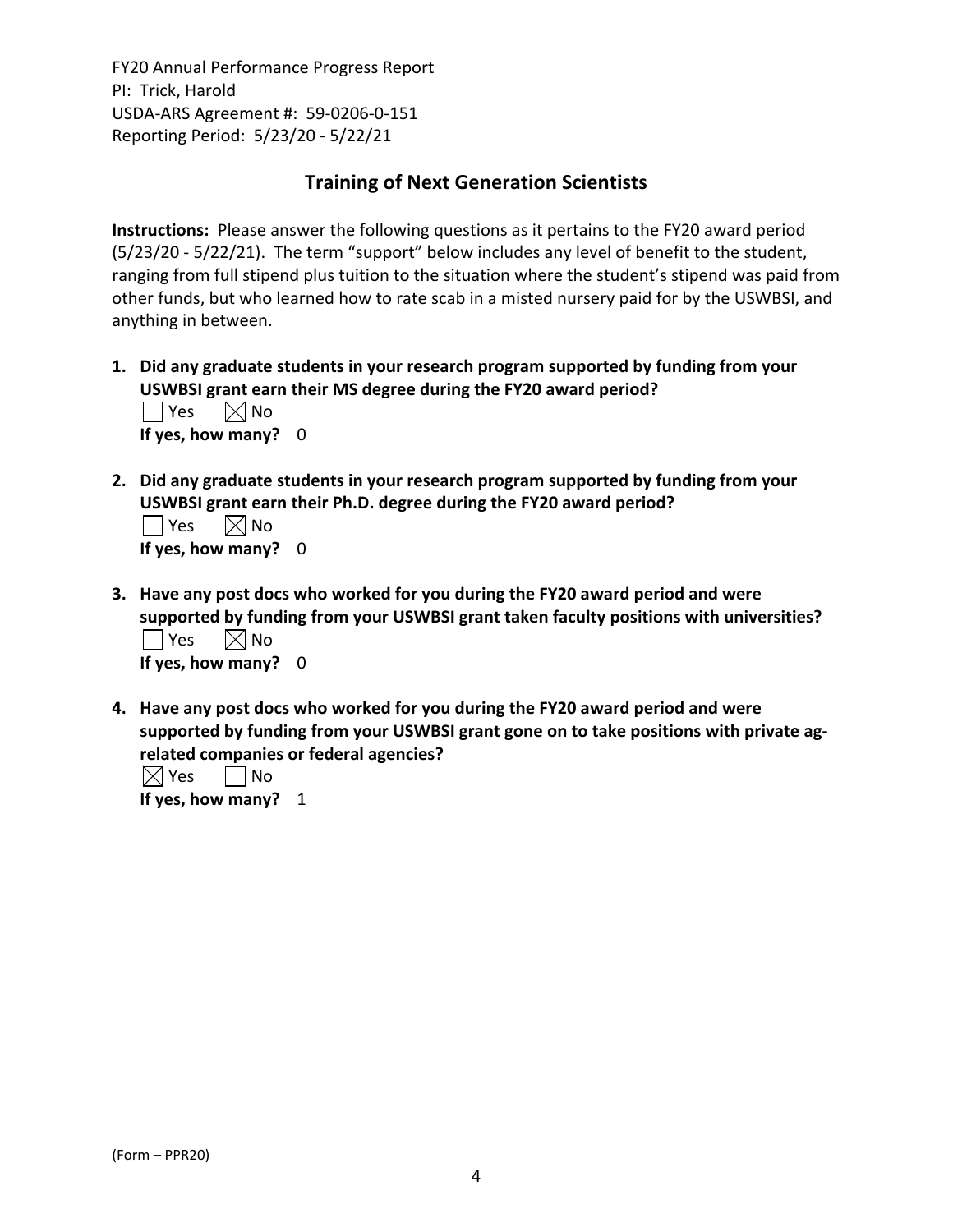# **Release of Germplasm/Cultivars**

**Instructions:** In the table below, list all germplasm and/or cultivars released with full or partial support through the USWBSI during the FY20 award period (5/23/20 - 5/22/21). All columns must be completed for each listed germplasm/cultivar. Use the key below the table for Grain Class abbreviations. 

|                                   |                       |                              | <b>FHB</b>           | Year            |
|-----------------------------------|-----------------------|------------------------------|----------------------|-----------------|
|                                   | <b>Grain Class</b>    | <b>FHB Resistance</b>        | <b>Rating</b>        |                 |
| <b>Name of Germplasm/Cultivar</b> |                       |                              | $(0-9)$              | <b>Released</b> |
| N/A                               |                       | Select what represents       | Enter as             |                 |
|                                   | Select Grain<br>Class | your most resistant          | text 0-9             | Select Year     |
|                                   |                       | check                        | rating               |                 |
| Click here to enter text.         | Select Grain          | Select what represents       | Enter as             |                 |
|                                   | Class                 | your most resistant          | text 0-9             | Select Year     |
|                                   |                       | check                        | rating               |                 |
| Click here to enter text.         | Select Grain          | Select what represents       | Enter as<br>text 0-9 | Select Year     |
|                                   | Class                 | your most resistant<br>check | rating               |                 |
| Click here to enter text.         |                       | Select what represents       | Enter as             |                 |
|                                   | Select Grain          | your most resistant          | text 0-9             | Select Year     |
|                                   | Class                 | check                        | rating               |                 |
| Click here to enter text.         |                       | Select what represents       | Enter as             |                 |
|                                   | Select Grain          | your most resistant          | text 0-9             | Select Year     |
|                                   | Class                 | check                        | rating               |                 |
| Click here to enter text.         |                       | Select what represents       | Enter as             |                 |
|                                   | Select Grain<br>Class | your most resistant          | text 0-9             | Select Year     |
|                                   |                       | check                        | rating               |                 |
| Click here to enter text.         | Select Grain          | Select what represents       | Enter as             |                 |
|                                   | Class                 | your most resistant          | text 0-9             | Select Year     |
|                                   |                       | check                        | rating               |                 |
| Click here to enter text.         | Select Grain          | Select what represents       | Enter as             |                 |
|                                   | Class                 | your most resistant          | text 0-9             | Select Year     |
|                                   |                       | check                        | rating               |                 |
| Click here to enter text.         | Select Grain          | Select what represents       | Enter as             |                 |
|                                   | Class                 | your most resistant<br>check | text 0-9<br>rating   | Select Year     |
| Click here to enter text.         |                       | Select what represents       | Enter as             |                 |
|                                   | Select Grain          | vour most resistant          | text 0-9             | Select Year     |
|                                   | Class                 | check                        | rating               |                 |
| Click here to enter text.         |                       | Select what represents       | Enter as             |                 |
|                                   | Select Grain          | your most resistant          | text 0-9             | Select Year     |
|                                   | Class                 | check                        | rating               |                 |
| Click here to enter text.         | Select Grain          | Select what represents       | Enter as             |                 |
|                                   | Class                 | your most resistant          | text 0-9             | Select Year     |
|                                   |                       | check                        | rating               |                 |
| Click here to enter text.         | Select Grain          | Select what represents       | Enter as             |                 |
|                                   | Class                 | your most resistant          | text 0-9             | Select Year     |
|                                   |                       | check                        | rating               |                 |
| Click here to enter text.         | Select Grain          | Select what represents       | Enter as             |                 |
|                                   | Class                 | your most resistant          | text 0-9             | Select Year     |
|                                   |                       | check                        | rating               |                 |

NOTE: Leave blank if you have nothing to report or if your grant did NOT include any VDHR-related projects.

**NOTE:** List the associated release notice or publication under the appropriate sub-section in the 'Publications' section of the FPR.